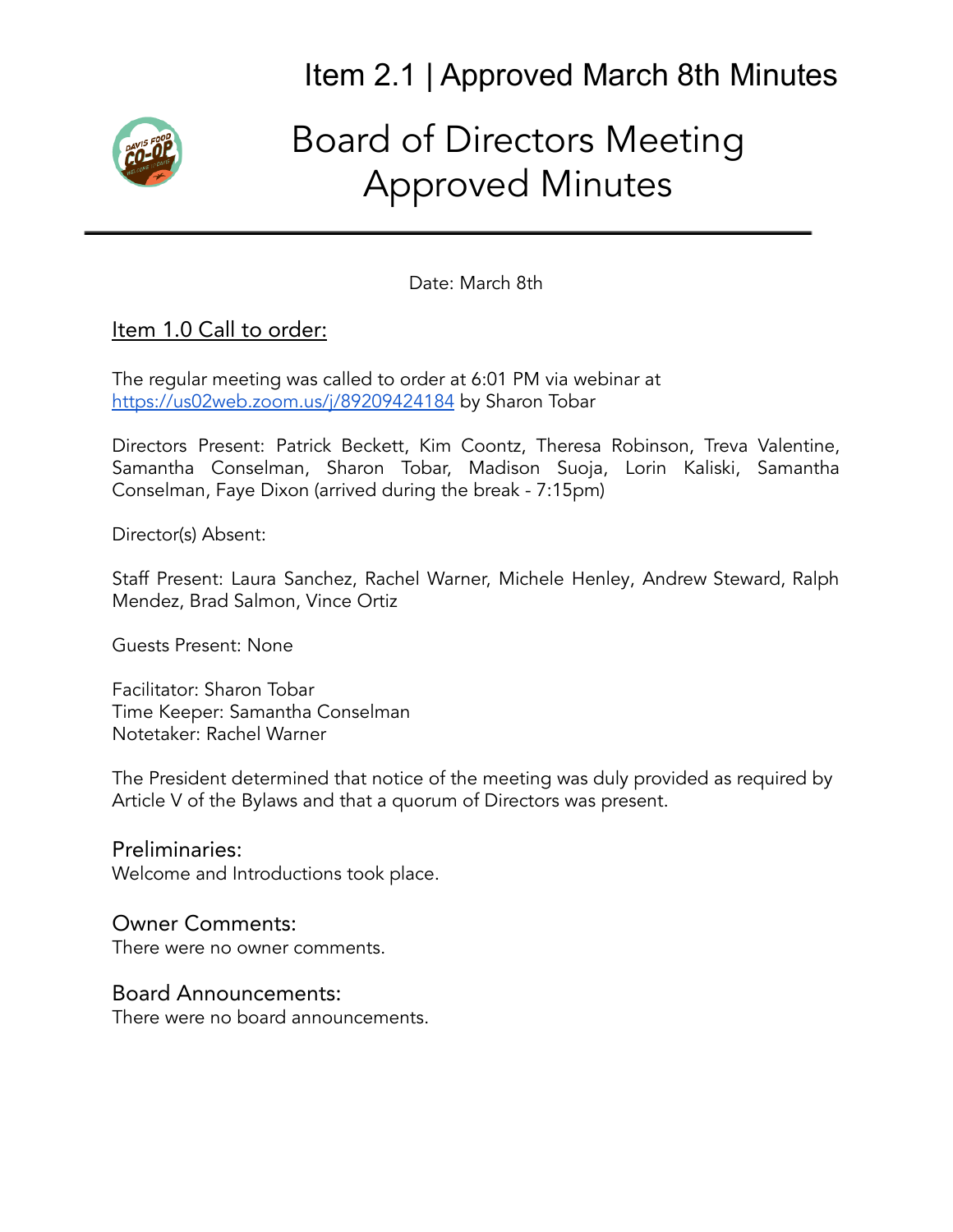### Agenda Review:

Kim moved to approve the agenda, Patrick seconded the motion. All were in favor, and the motion passed unanimously.

### Item 2.0 - Consent Calendar

Sam made a motion to approve the Consent Calendar with the addition to the February minutes [see below]. Patrick seconded the motion. All were in favor, and the motion passed unanimously.

February minutes edit - 4.3 Board Development, second paragraph: "1 year term" instead of 2 year term.

Facilities notes will be added in next month's packet.

## Item 3.0 - President's Update

The Finance committee is not ready to make a recommendation on the Patronage Refund. There may be an email vote if the decision needs to be made before next month's Board Meeting.

The Board passed the following motion unanimously in writing via email on March 16:

Samantha moves that the Board of Directors of the Davis Food Co-op allocate 100% (estimated at \$214,288) of the qualified pretax net profit from Fiscal Year 2020 to patronage refunds as a nonqualified written notice of allocation; and further that 100% of the allocated patronage refund amount shall be distributed to members in the form of store credit with an expiration date of 10/1/2021, in accordance with the rules outlined by Internal Revenue Service Subchapter T and California state laws; and further that any distribution of an amount that is less than \$5.00 shall not be distributed, and that the related profits shall not be allocated.

# Item 3.2 - GM Operations Update and Report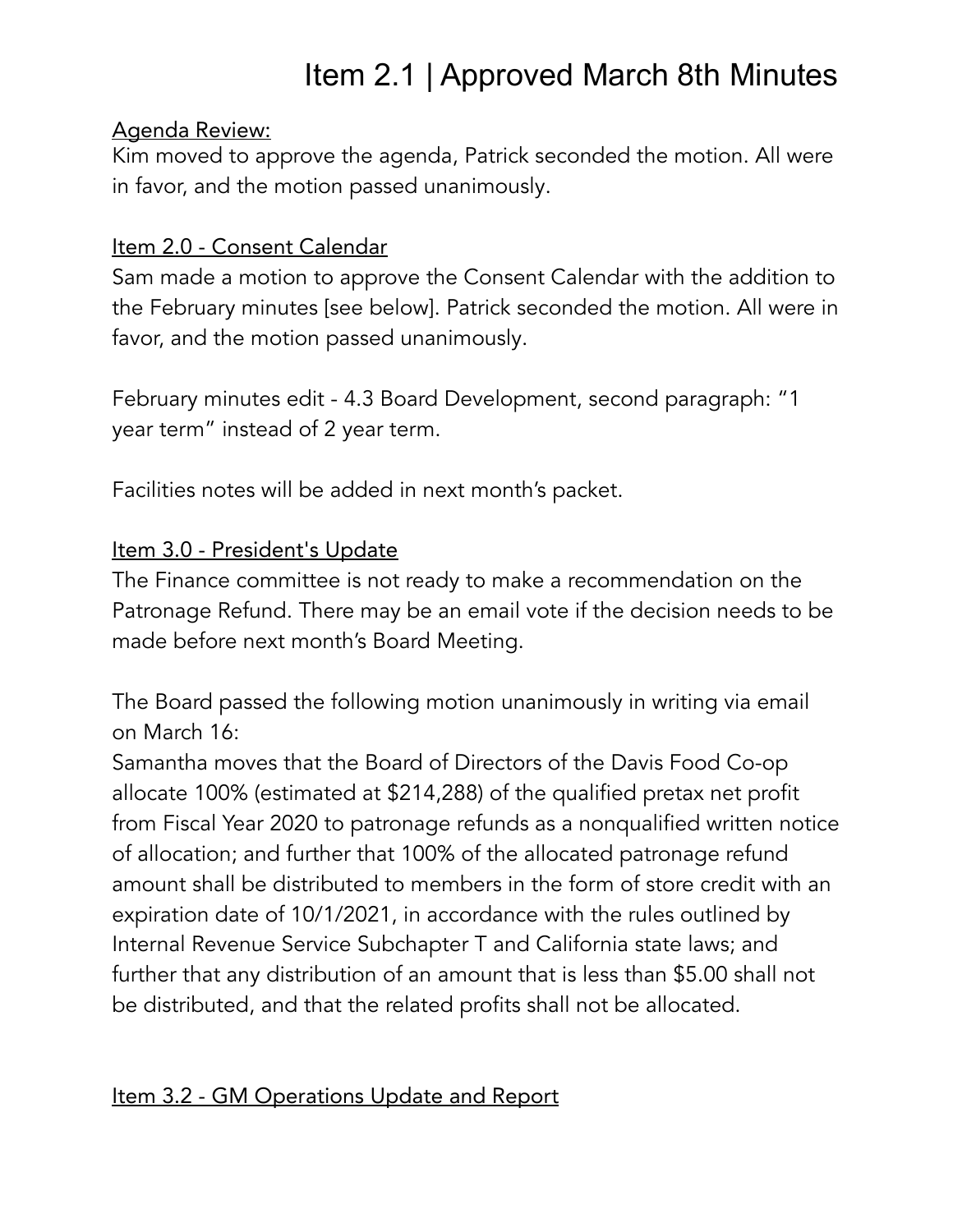Laura presented the GM Operations report for February 2021 to the Board.

The Board discussed employee vaccinations and how the Co-op is handling this process.

The Board and Laura discussed hiring an Operations Manager and/or Facilities Manager.

The Board also discussed the reopening of the Bulk Department, but no changes have been made at this time.

The Board asked Laura to disaggregate the sales data from the Deli department to isolate the Deli sales from the Mermaid Sushi sales. They also discussed if we have seen a benefit from the modifications made to the Deli department (hot/cold bar, cases).

### Item 3.3 - Presentation - Meat Department

Ralph gave a presentation to the Board on the Meat Department.

BREAK: The directors adjourned for break from 7:08 - 7:20 PM

### 4.0 - Decisions - New Business

### 4.1 - Ends Report

Laura reported on the End, "Access to healthful, local, and high-quality food" to the Board. She reported on Local, Organic, Vegan, and Fresh products. She also discussed Discounts, WIC/EBT and Customer Demographics.

The Board discussed the community discount and investigating how this discount may be changed to better serve the community.